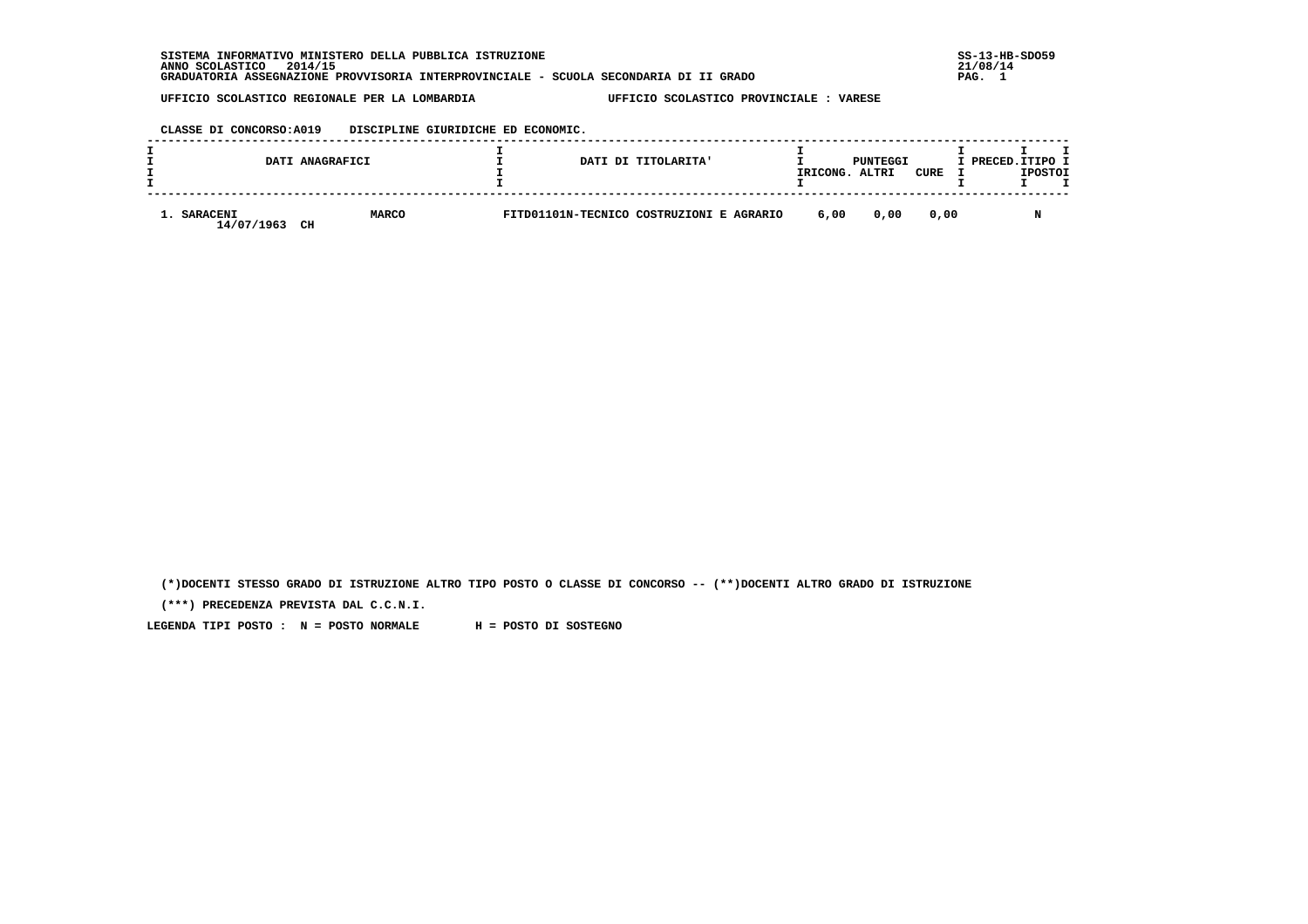| SISTEMA INFORMATIVO MINISTERO DELLA PUBBLICA ISTRUZIONE                               | $SS-13-HE$ |
|---------------------------------------------------------------------------------------|------------|
| 2014/15<br>ANNO SCOLASTICO                                                            | 21/08/14   |
| GRADUATORIA ASSEGNAZIONE PROVVISORIA INTERPROVINCIALE - SCUOLA SECONDARIA DI II GRADO | PAG.       |

 **CLASSE DI CONCORSO:A031 ED.MUSICALE IST.ISTR.SEC.II GRADO**

|                                      | DATI ANAGRAFICI | DATI DI TITOLARITA' | PUNTEGGI<br>IRICONG.<br>CURE<br>ALTRI | I PRECED.ITIPO I<br><b>IPOSTOI</b> |
|--------------------------------------|-----------------|---------------------|---------------------------------------|------------------------------------|
| 1. RIGANO<br>21/05/1966<br><b>**</b> | LIVIA<br>MI     | MIMM8C501B-NEGRI    | 0,00<br>6,00                          | ***<br>0,00<br>N                   |

 **(\*)DOCENTI STESSO GRADO DI ISTRUZIONE ALTRO TIPO POSTO O CLASSE DI CONCORSO -- (\*\*)DOCENTI ALTRO GRADO DI ISTRUZIONE**

 **(\*\*\*) PRECEDENZA PREVISTA DAL C.C.N.I.**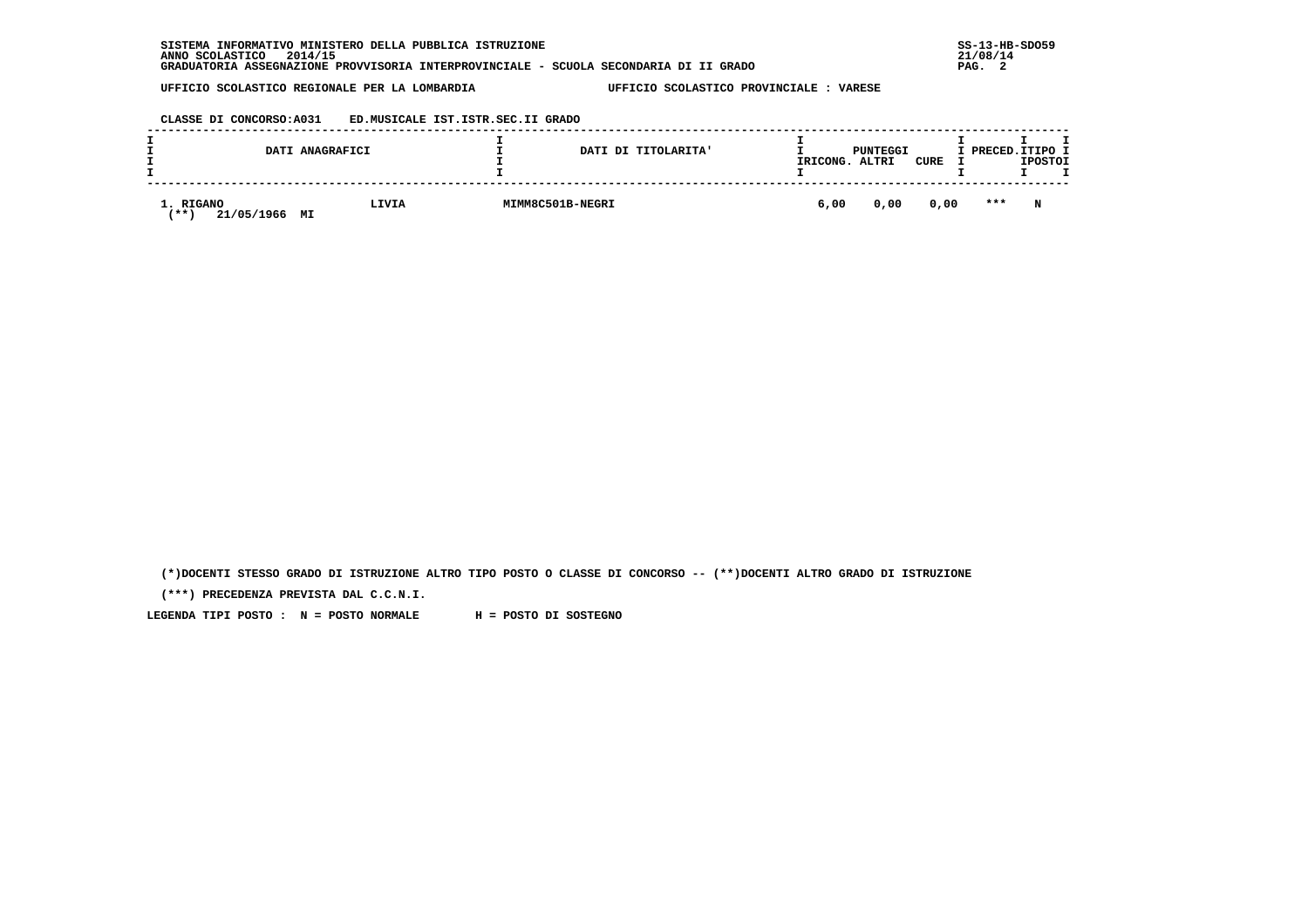**CLASSE DI CONCORSO:A036 FILOSOFIA,PSICOL. E SC.DELL'EDUCAZ.**

|                                 | DATI ANAGRAFICI |                                         | DATI DI TITOLARITA' |  | IRICONG. | PUNTEGGI<br>ALTRI | CURE | I PRECED.ITIPO I | <b>IPOSTOI</b> |  |
|---------------------------------|-----------------|-----------------------------------------|---------------------|--|----------|-------------------|------|------------------|----------------|--|
| 1. ANGELINI<br>28/03/1965<br>MI | MICHELA         | LCRF006015-ISTITUTO PROFESSIONALE "G. B |                     |  | 15,00    | 9,00              | 0.00 | $***$            | N              |  |

 **(\*)DOCENTI STESSO GRADO DI ISTRUZIONE ALTRO TIPO POSTO O CLASSE DI CONCORSO -- (\*\*)DOCENTI ALTRO GRADO DI ISTRUZIONE**

 **(\*\*\*) PRECEDENZA PREVISTA DAL C.C.N.I.**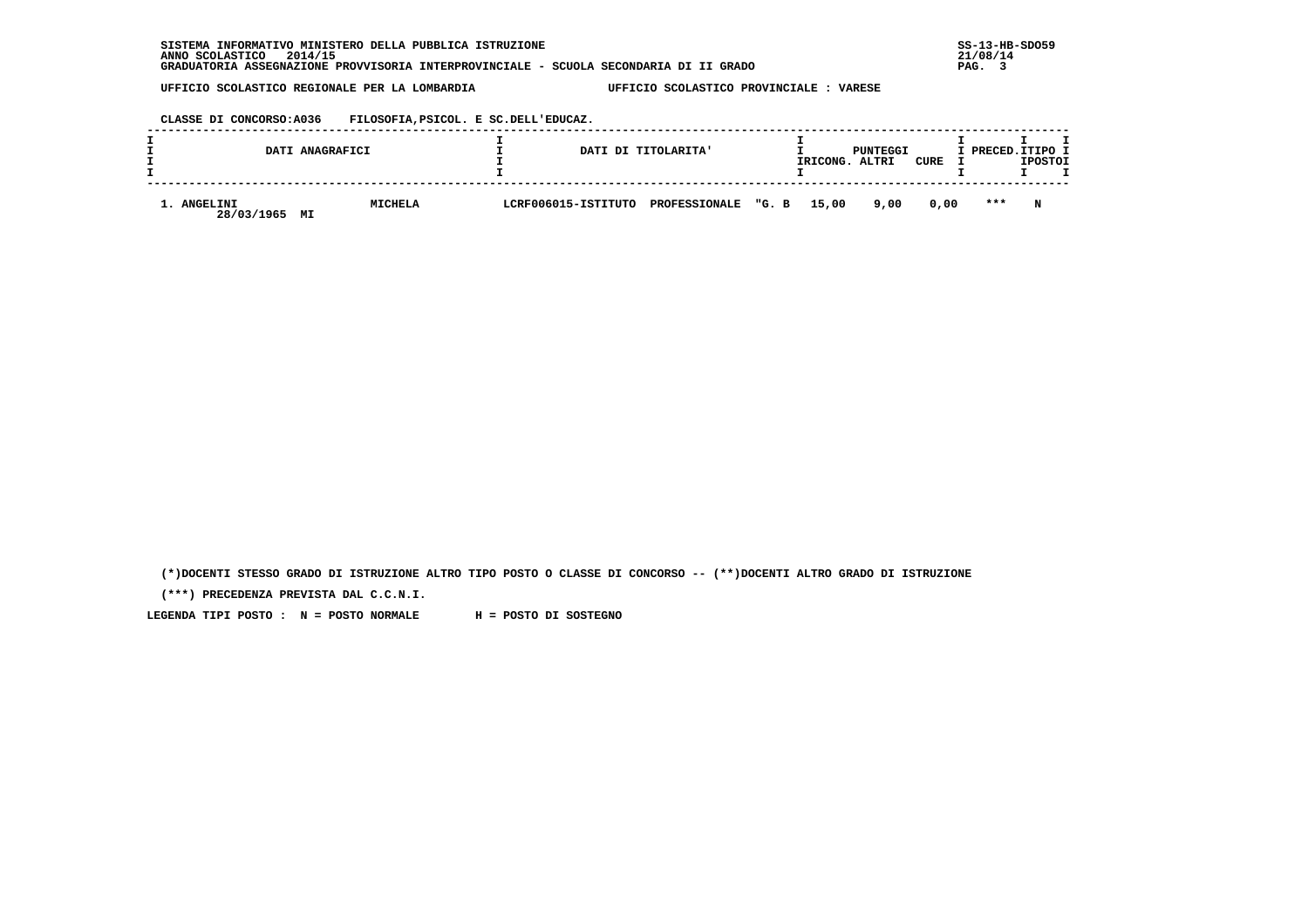| . INFORMATIVO MINISTERO DELLA PUBBLICA ISTRUZIONE<br><b>SISTEMA</b>                   | $SS-13-HE$ |
|---------------------------------------------------------------------------------------|------------|
| 2014/15<br>ANNO SCOLASTICO                                                            | 21/08/14   |
| GRADUATORIA ASSEGNAZIONE PROVVISORIA INTERPROVINCIALE - SCUOLA SECONDARIA DI II GRADO | PAG.       |

 **CLASSE DI CONCORSO:A037 FILOSOFIA E STORIA**

|                                 | DATI ANAGRAFICI   | DATI DI TITOLARITA'       | IRICONG. | PUNTEGGI<br>ALTRI | CURE | I PRECED. ITIPO I<br><b>IPOSTOI</b> |
|---------------------------------|-------------------|---------------------------|----------|-------------------|------|-------------------------------------|
| 1. FERRARIO<br>16/07/1969<br>′∗ | <b>ANNA</b><br>MI | MIRC016014- E. LOMBARDINI | 13,00    | 7,00              | 0,00 |                                     |

 **(\*)DOCENTI STESSO GRADO DI ISTRUZIONE ALTRO TIPO POSTO O CLASSE DI CONCORSO -- (\*\*)DOCENTI ALTRO GRADO DI ISTRUZIONE**

 **(\*\*\*) PRECEDENZA PREVISTA DAL C.C.N.I.**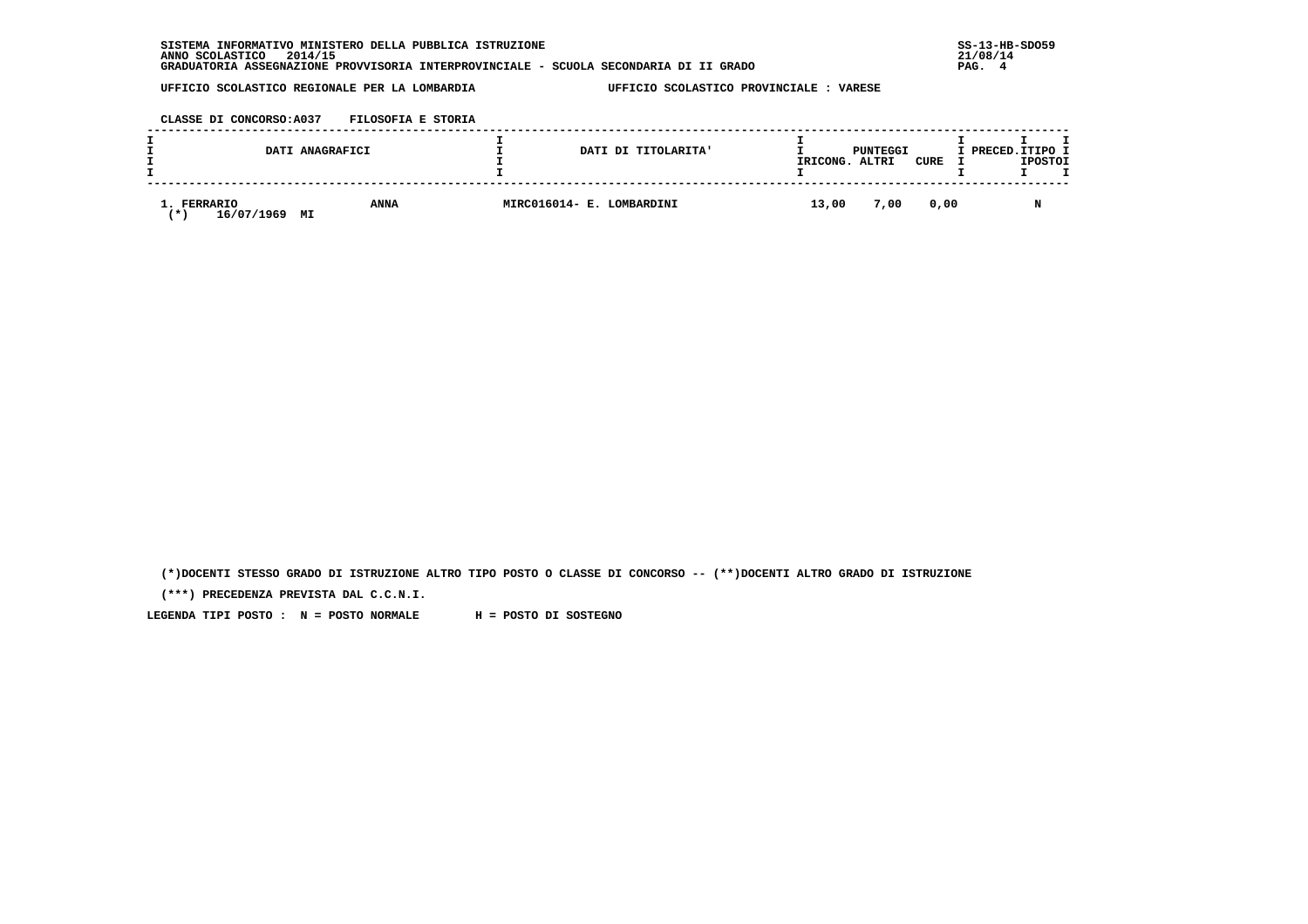**CLASSE DI CONCORSO:A047 MATEMATICA**

|                                    | DATI ANAGRAFICI |                 | DATI DI TITOLARITA' |                                           | IRICONG. | PUNTEGGI<br>ALTRI | CURE | I PRECED. ITIPO I | <b>IPOSTOI</b> |  |
|------------------------------------|-----------------|-----------------|---------------------|-------------------------------------------|----------|-------------------|------|-------------------|----------------|--|
| 1. RADAELLI<br>10/06/1952<br>(*)   | VA              | SILVIA          |                     | RMPM02601Q-LICEO STATALE "MACHIAVELLI" (E | 6,00     | 0.00              | 0,00 | ***               | N              |  |
| 2. MENDITTI<br>24/07/1978<br>′ * ` | NA              | <b>FILOMENA</b> |                     | NAPS02000Q-L.SC.-C.COLOMBO-MARIGLIANO-    | 6,00     | 0,00              | 0,00 | $***$             | H.N            |  |

 **(\*)DOCENTI STESSO GRADO DI ISTRUZIONE ALTRO TIPO POSTO O CLASSE DI CONCORSO -- (\*\*)DOCENTI ALTRO GRADO DI ISTRUZIONE**

 **(\*\*\*) PRECEDENZA PREVISTA DAL C.C.N.I.**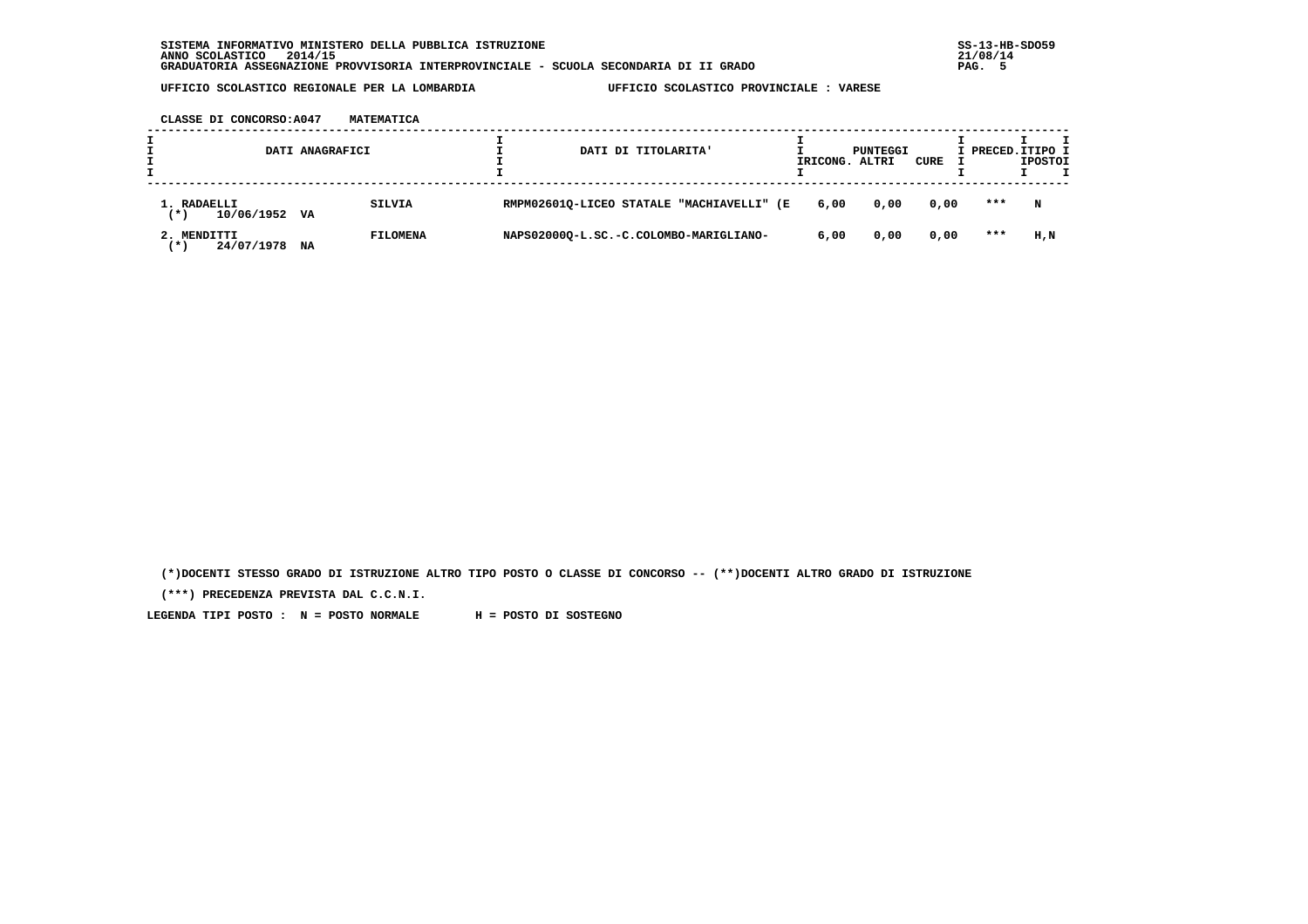**CLASSE DI CONCORSO:A049 MATEMATICA E FISICA**

|                              | DATI ANAGRAFICI |                 |  | DATI DI TITOLARITA'                       | IRICONG. | PUNTEGGI<br>ALTRI | CURE | I PRECED. ITIPO I | <b>IPOSTOI</b> |  |
|------------------------------|-----------------|-----------------|--|-------------------------------------------|----------|-------------------|------|-------------------|----------------|--|
| 1. RADAELLI<br>10/06/1952 VA |                 | <b>SILVIA</b>   |  | RMPM02601Q-LICEO STATALE "MACHIAVELLI" (E | 6,00     | 0,00              | 0,00 | ***               | N              |  |
| 2. MENDITTI<br>24/07/1978    | NA              | <b>FILOMENA</b> |  | NAPS02000Q-L.SC.-C.COLOMBO-MARIGLIANO-    | 6,00     | 0,00              | 0,00 | ***               | H.N            |  |

 **(\*)DOCENTI STESSO GRADO DI ISTRUZIONE ALTRO TIPO POSTO O CLASSE DI CONCORSO -- (\*\*)DOCENTI ALTRO GRADO DI ISTRUZIONE**

 **(\*\*\*) PRECEDENZA PREVISTA DAL C.C.N.I.**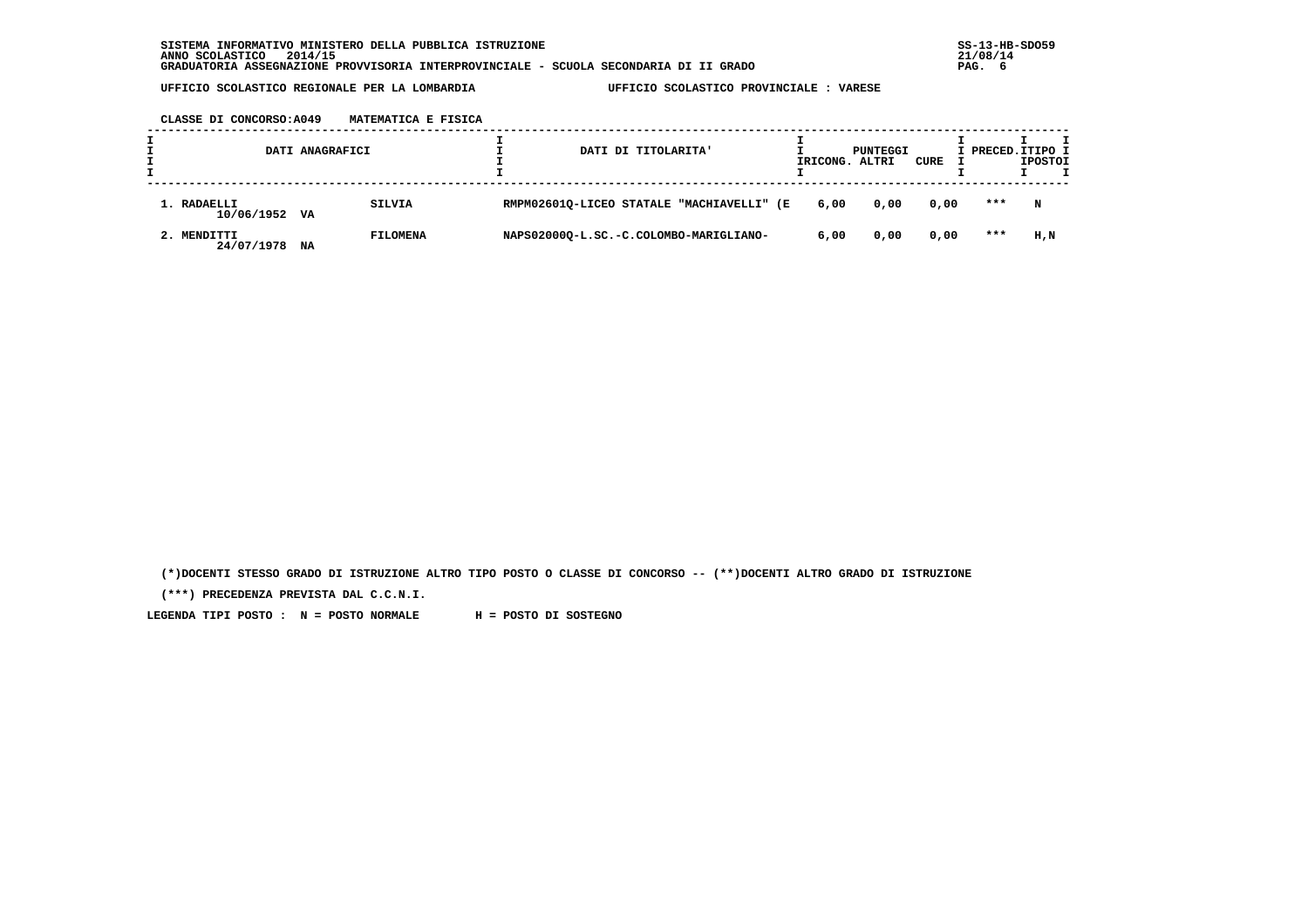**CLASSE DI CONCORSO:A050 LETTERE IST.ISTR.SECOND. DI II GR.**

| I |                               | DATI ANAGRAFICI        |                           | DATI DI TITOLARITA'                       | IRICONG. ALTRI | PUNTEGGI | CURE |     | I PRECED. ITIPO I<br><b>IPOSTOI</b><br>I |
|---|-------------------------------|------------------------|---------------------------|-------------------------------------------|----------------|----------|------|-----|------------------------------------------|
|   | 1. FALCONE<br>09/08/1968      | MARIAGRAZIA<br>VA      | MIRH038016-"G. BRERA "    |                                           | 6,00           | 0,00     | 0,00 | *** | H,N                                      |
|   | 2. FERRARIO<br>16/07/1969     | <b>ANNA</b><br>МI      | MIRC016014- E. LOMBARDINI |                                           | 13,00          | 7,00     | 0,00 |     | N                                        |
|   | 3. TAPPARINI<br>06/11/1958 LE | <b>ANGELA</b>          |                           | LERH04301R-IST. PROF.LE ALBERGHIERO-OTRAN | 9,00           | 3,00     | 0,00 |     | N                                        |
|   | 4. SCARPONE<br>27/03/1968     | <b>GABRIELLA</b><br>CS | CSRH07000Q-IPSAR          | <b>PAOLA</b>                              | 6,00           | 0,00     | 0,00 |     | H,N                                      |

 **(\*)DOCENTI STESSO GRADO DI ISTRUZIONE ALTRO TIPO POSTO O CLASSE DI CONCORSO -- (\*\*)DOCENTI ALTRO GRADO DI ISTRUZIONE**

 **(\*\*\*) PRECEDENZA PREVISTA DAL C.C.N.I.**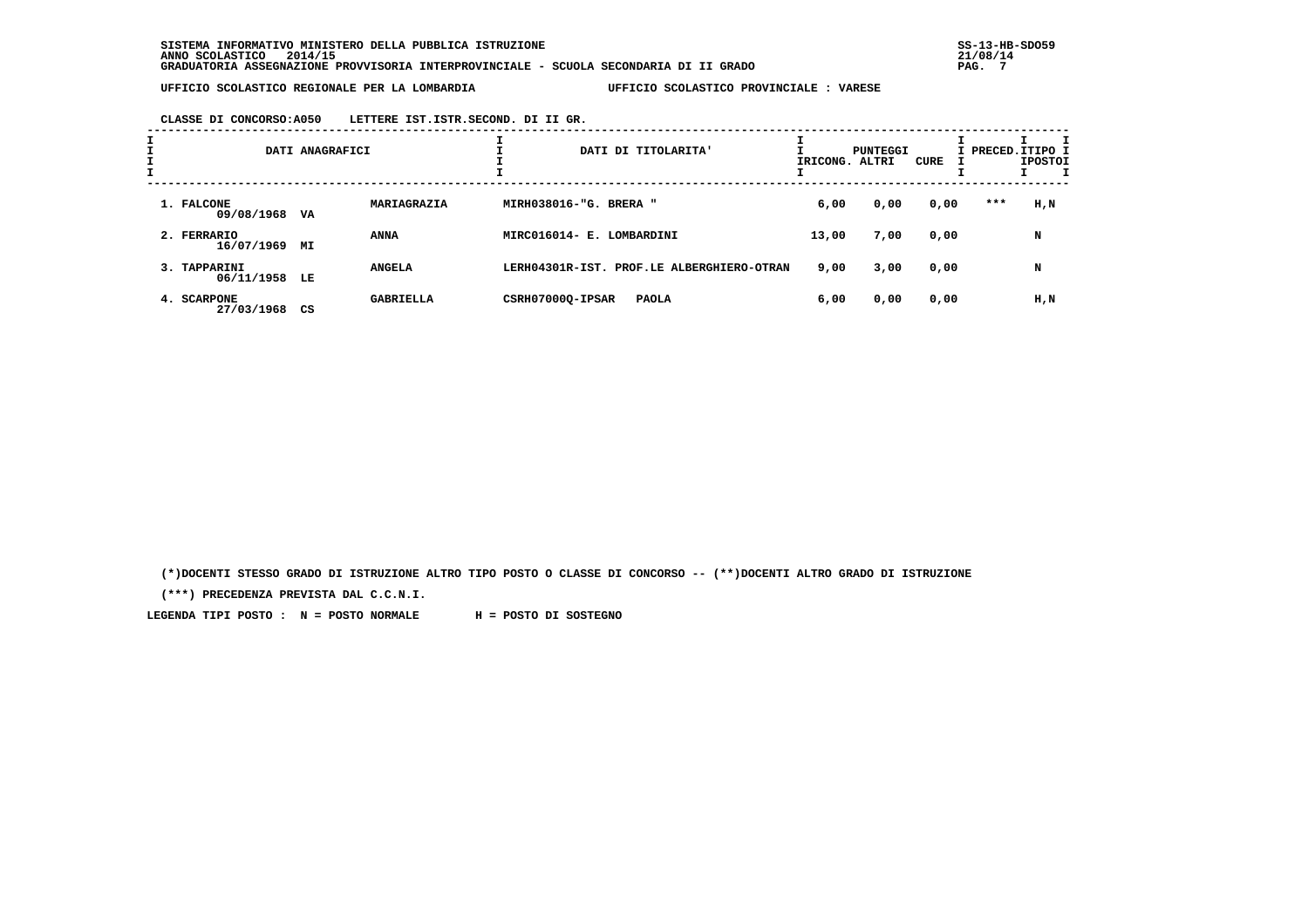**CLASSE DI CONCORSO:A051 LETTERE,LATINO NEI LICEI E IST.MAG.**

|                                           | DATI ANAGRAFICI |              |                        | DATI DI TITOLARITA'             | IRICONG. | PUNTEGGI<br>ALTRI | CURE | I PRECED. ITIPO I | <b>IPOSTOI</b> |  |
|-------------------------------------------|-----------------|--------------|------------------------|---------------------------------|----------|-------------------|------|-------------------|----------------|--|
| 1. FASSINI<br>21/03/1968 BG               |                 | LUCIA GIULIA |                        | BGPM03401G-"DON LORENZO MILANI" | 12,00    | 6,00              | 0,00 |                   | N              |  |
| 2. FALCONE<br>09/08/1968<br>$\rightarrow$ | VA              | MARIAGRAZIA  | MIRH038016-"G. BRERA " |                                 | 6,00     | 0,00              | 0,00 | $***$             | H,N            |  |

 **(\*)DOCENTI STESSO GRADO DI ISTRUZIONE ALTRO TIPO POSTO O CLASSE DI CONCORSO -- (\*\*)DOCENTI ALTRO GRADO DI ISTRUZIONE**

 **(\*\*\*) PRECEDENZA PREVISTA DAL C.C.N.I.**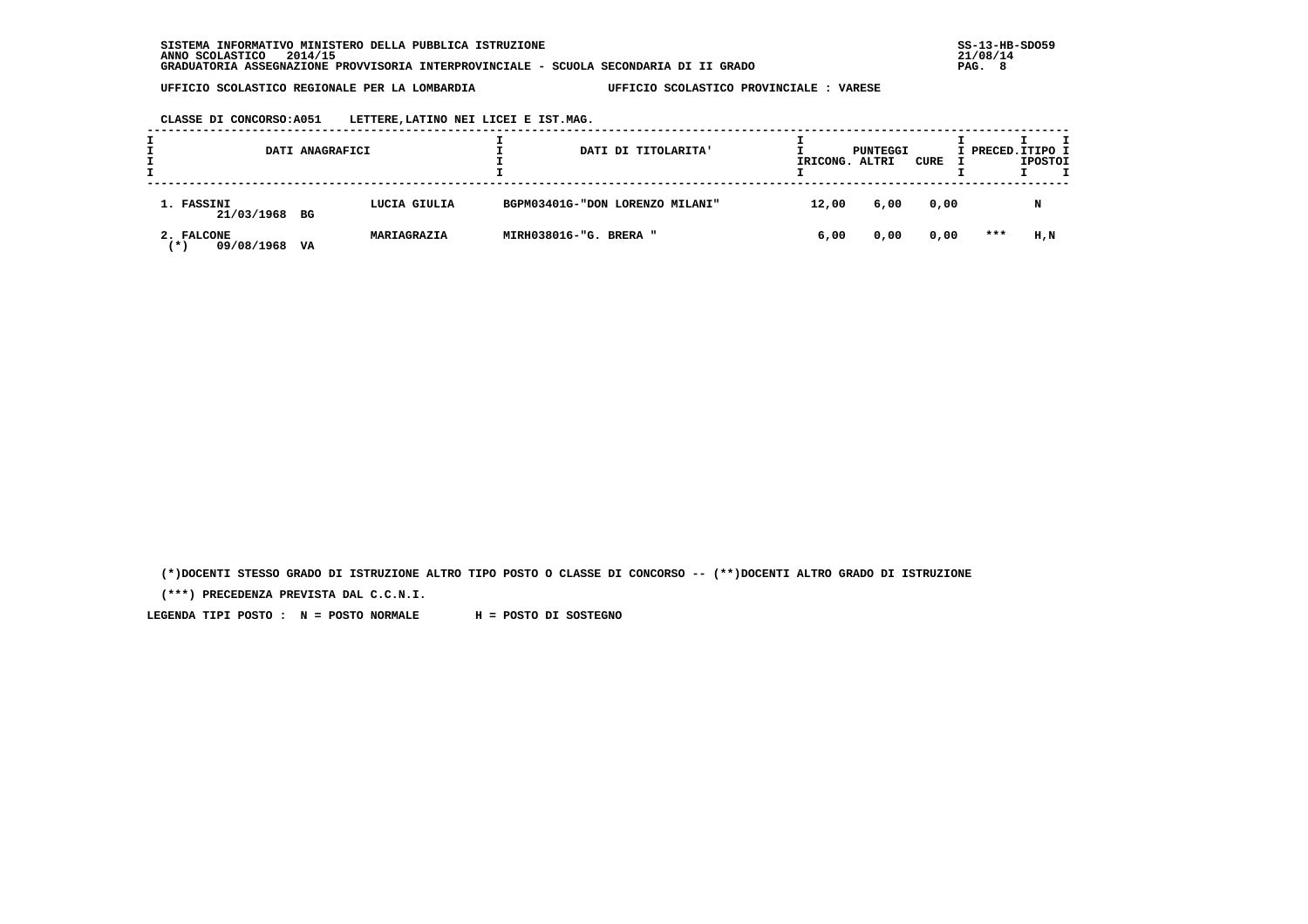| SISTEMA INFORMATIVO MINISTERO DELLA PUBBLICA ISTRUZIONE                               | $SS-13-HE$       |
|---------------------------------------------------------------------------------------|------------------|
| 2014/15<br>ANNO SCOLASTICO                                                            | 21/08/14         |
| GRADUATORIA ASSEGNAZIONE PROVVISORIA INTERPROVINCIALE - SCUOLA SECONDARIA DI II GRADO | $\Omega$<br>PAG. |

 **CLASSE DI CONCORSO:A052 LETTERE,LATINO,GRECO LICEO CLASSICO**

| DATI ANAGRAFICI                      |             |                        | DATI DI TITOLARITA' | IRICONG. | PUNTEGGI<br>ALTRI | CURE | I PRECED.ITIPO I | <b>IPOSTOI</b> |
|--------------------------------------|-------------|------------------------|---------------------|----------|-------------------|------|------------------|----------------|
| 1. FALCONE<br>09/08/1968<br>VA<br>′∗ | MARIAGRAZIA | MIRH038016-"G. BRERA " |                     | 6,00     | 0,00              | 0,00 | $* * *$          | H.N            |

 **(\*)DOCENTI STESSO GRADO DI ISTRUZIONE ALTRO TIPO POSTO O CLASSE DI CONCORSO -- (\*\*)DOCENTI ALTRO GRADO DI ISTRUZIONE**

 **(\*\*\*) PRECEDENZA PREVISTA DAL C.C.N.I.**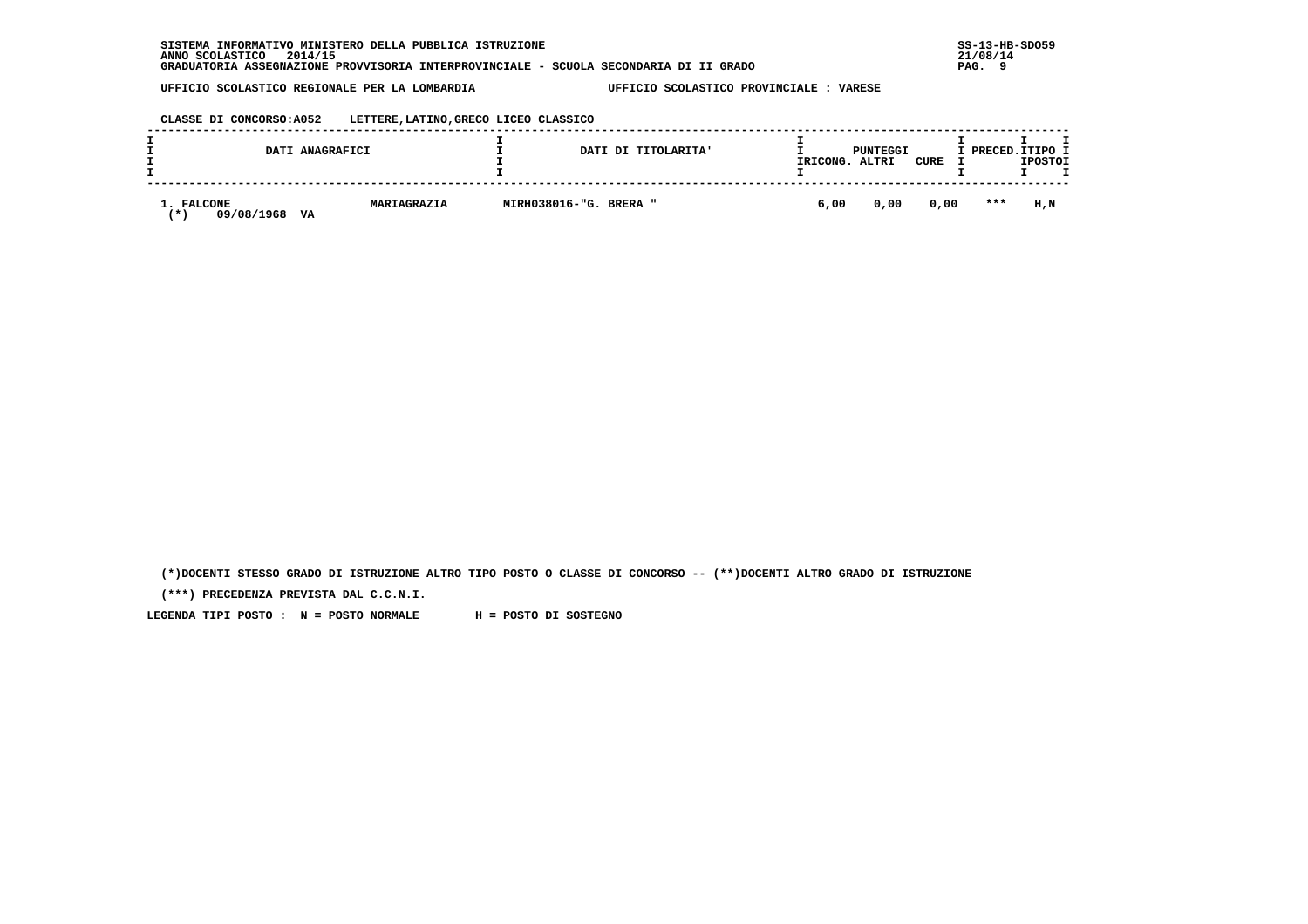| . INFORMATIVO MINISTERO DELLA PUBBLICA ISTRUZIONE<br><b>SISTEMA</b>                   | $SS-13-HB-SDO59$ |
|---------------------------------------------------------------------------------------|------------------|
| 2014/15<br>ANNO SCOLASTICO                                                            | 21/08/14         |
| GRADUATORIA ASSEGNAZIONE PROVVISORIA INTERPROVINCIALE - SCUOLA SECONDARIA DI II GRADO | PAG. 10          |

 **CLASSE DI CONCORSO:A060 SC.NA.,CH.,GEOG.,MIC.**

| DATI ANAGRAFICI              |                       |                           | DATI DI TITOLARITA'<br>IRICONG. | PUNTEGGI<br>ALTRI | <b>CURE</b> | I PRECED.ITIPO I<br><b>IPOSTOI</b> |
|------------------------------|-----------------------|---------------------------|---------------------------------|-------------------|-------------|------------------------------------|
| 1. TESTA<br>22/08/1965<br>VA | <b>MARIA CRISTINA</b> | BGTF032011-"GIULIO NATTA" | 6,00                            | 0,00              | 0,00        |                                    |

 **(\*)DOCENTI STESSO GRADO DI ISTRUZIONE ALTRO TIPO POSTO O CLASSE DI CONCORSO -- (\*\*)DOCENTI ALTRO GRADO DI ISTRUZIONE**

 **(\*\*\*) PRECEDENZA PREVISTA DAL C.C.N.I.**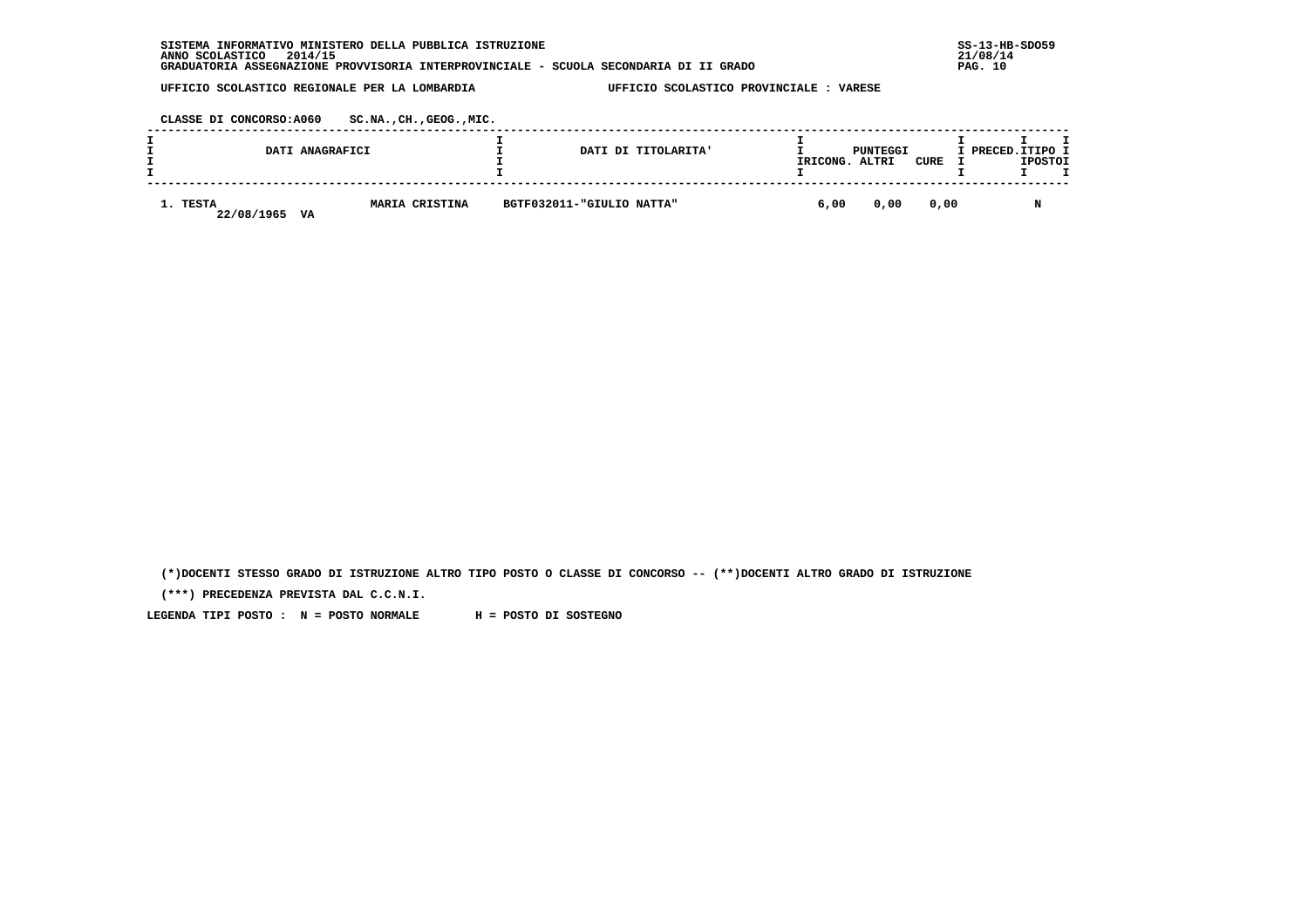**CLASSE DI CONCORSO:A246 LINGUA E CIV. STRANIERA (FRANCESE)**

|                                         | DATI ANAGRAFICI        | DATI DI TITOLARITA'                       | IRICONG. | PUNTEGGI<br>ALTRI | CURE | I PRECED.ITIPO I | <b>IPOSTOI</b> |  |
|-----------------------------------------|------------------------|-------------------------------------------|----------|-------------------|------|------------------|----------------|--|
| 1. CASCONE<br>16/06/1957                | <b>ROSANNA</b><br>NA   | NAPS046011-LICEO LUCIO ANNEO SENECA DI BA | 9,00     | 3,00              | 0,00 |                  | N              |  |
| 2. DI BRINA<br>04/03/1970<br><b>***</b> | <b>GABRIELLA</b><br>NA | NAMM8F2019-GIOVANNI XXIII -SANT'ANTIMO-   | 14,00    | 8,00              | 0,00 | ***              | N              |  |

 **(\*)DOCENTI STESSO GRADO DI ISTRUZIONE ALTRO TIPO POSTO O CLASSE DI CONCORSO -- (\*\*)DOCENTI ALTRO GRADO DI ISTRUZIONE**

 **(\*\*\*) PRECEDENZA PREVISTA DAL C.C.N.I.**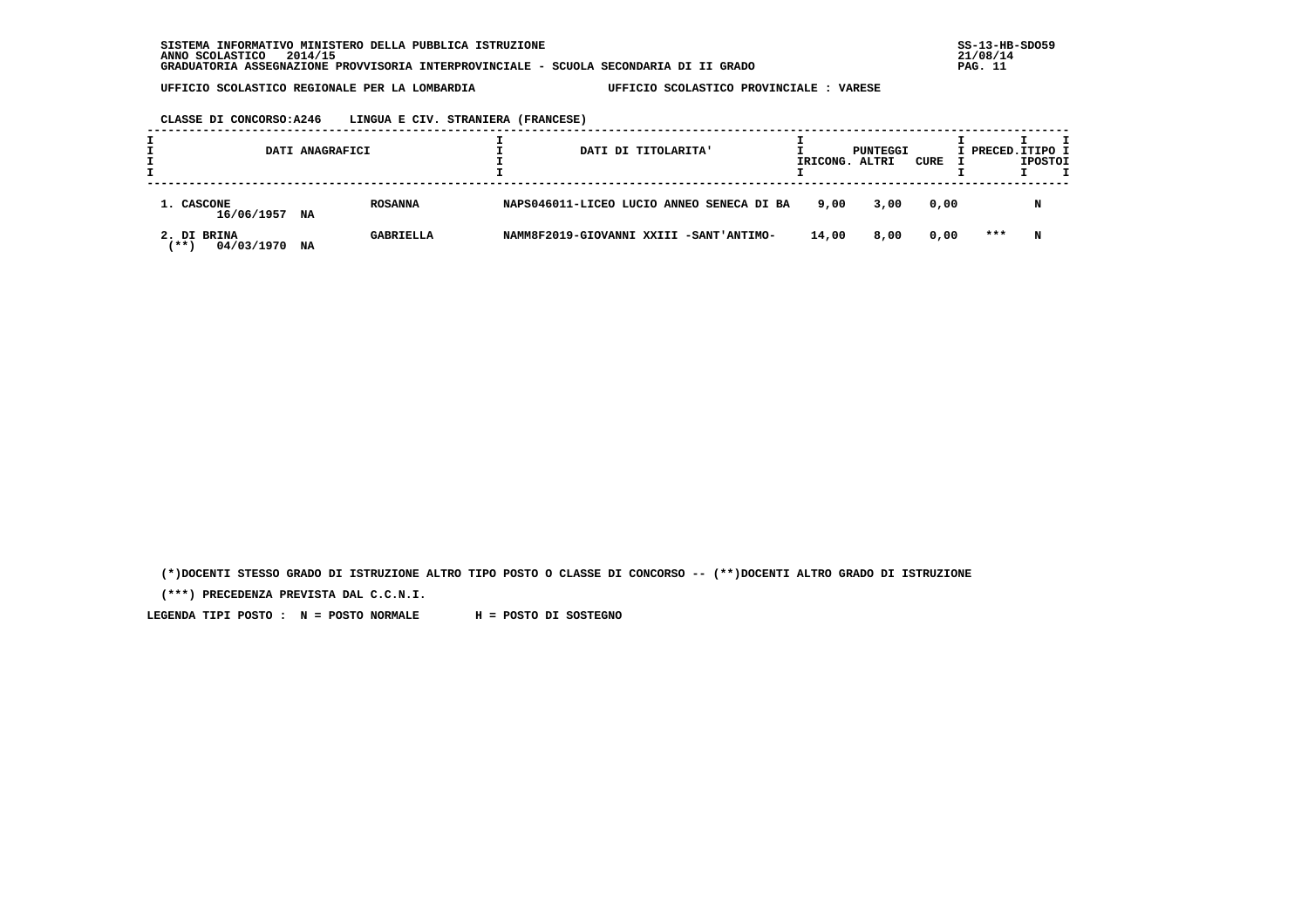# **CLASSE DI CONCORSO:A346 LINGUA E CIV. STRANIERA (INGLESE)**

|                               | DATI ANAGRAFICI |                 |                                               | DATI DI TITOLARITA' |       | PUNTEGGI<br>IRICONG. ALTRI | CURE | I PRECED.ITIPO I | <b>IPOSTOI</b> |  |
|-------------------------------|-----------------|-----------------|-----------------------------------------------|---------------------|-------|----------------------------|------|------------------|----------------|--|
| 1. DELL'OLMO<br>24/06/1972 EE |                 |                 | GIUSEPPINA GIOVANN PIPC020007-GALILEO GALILEI |                     | 14,00 | 8,00                       | 0,00 | ***              | N              |  |
| 2. SPERTINI<br>10/05/1968     | VA              | <b>FANNY</b>    | SORH040004-ISTITUTO PROFESSIONALE CROTTO      |                     | 12,00 | 6,00                       | 0,00 |                  | N              |  |
| 3. MACEO<br>01/11/1962        | МE              | <b>CONCETTA</b> | MEPM03401V-24 MAGGIO 1915                     |                     | 6,00  | 0,00                       | 0,00 |                  | N              |  |

 **(\*)DOCENTI STESSO GRADO DI ISTRUZIONE ALTRO TIPO POSTO O CLASSE DI CONCORSO -- (\*\*)DOCENTI ALTRO GRADO DI ISTRUZIONE**

 **(\*\*\*) PRECEDENZA PREVISTA DAL C.C.N.I.**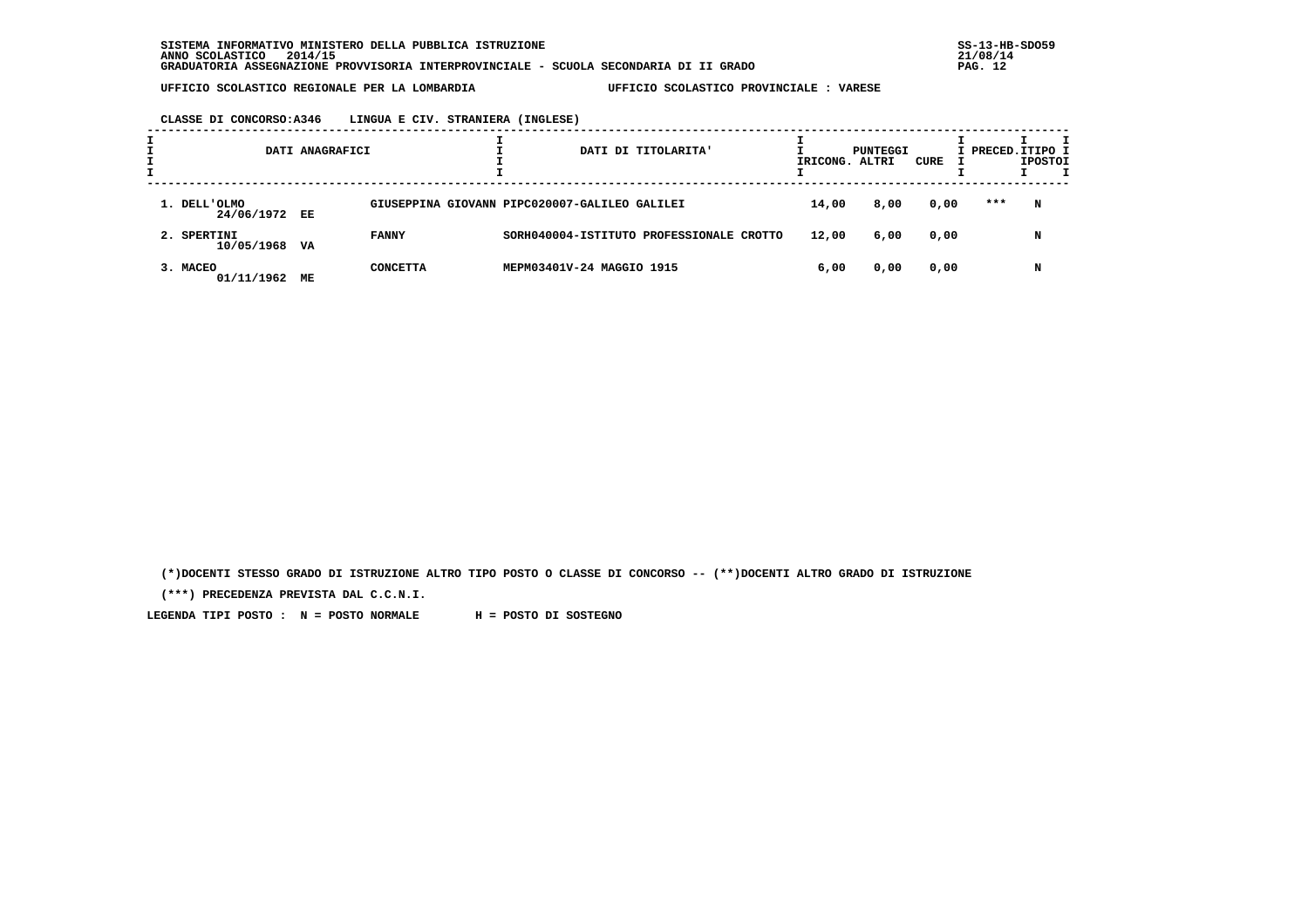#### **TIPO POSTO: SOSTEGNO PER MINORATI PSICOFISICI**

| I<br>I<br>I |                                    | DATI ANAGRAFICI |                  |                        | DATI DI TITOLARITA'                                       | IRICONG. ALTRI | <b>PUNTEGGI</b> | <b>CURE</b> | I PRECED.ITIPO I | <b>IPOSTOI</b> |
|-------------|------------------------------------|-----------------|------------------|------------------------|-----------------------------------------------------------|----------------|-----------------|-------------|------------------|----------------|
|             | 1. NATALE<br>20/10/1962            | vv              | <b>VITO</b>      | VVSS000DS1-            | (RICHIESTO)                                               | 9,00           | 3,00            | 0,00        |                  | н              |
|             | 2. GRASSO<br>29/06/1970 CT         |                 | MARIA CARMELA    | CTSS000DS1-            | (RICHIESTO)                                               | 6,00           | 0,00            | 0,00        |                  | н              |
|             | 3. FALCONE<br>09/08/1968<br>$(*)$  | VA              | MARIAGRAZIA      | MIRH038016-"G. BRERA " | (RICHIESTO)                                               | 6,00           | 0,00            | 0,00        | ***              | $H$ , $N$      |
|             | 4. MENDITTI<br>24/07/1978<br>$(*)$ | NA              | <b>FILOMENA</b>  |                        | NAPS02000Q-L.SC.-C.COLOMBO-MARIGLIANO-<br>(RICHIESTO)     | 6,00           | 0,00            | 0,00        | $***$            | $H$ , $N$      |
|             | 5. SCARPONE<br>27/03/1968<br>$(*)$ | CS              | <b>GABRIELLA</b> | CSRH07000Q-IPSAR       | <b>PAOLA</b><br>(RICHIESTO)                               | 6,00           | 0,00            | 0,00        |                  | $H$ , $N$      |
|             | 6. COCCO<br>01/05/1973<br>$(***)$  | $_{\rm FR}$     | MARIA CARLA      |                        | FRMM851013-S.M.S. "FACCHINI"<br>3? IC SORA<br>(RICHIESTO) | 6,00           | 0,00            | 0,00        |                  | н              |

 **(\*)DOCENTI STESSO GRADO DI ISTRUZIONE ALTRO TIPO POSTO O CLASSE DI CONCORSO -- (\*\*)DOCENTI ALTRO GRADO DI ISTRUZIONE**

 **(\*\*\*) PRECEDENZA PREVISTA DAL C.C.N.I.**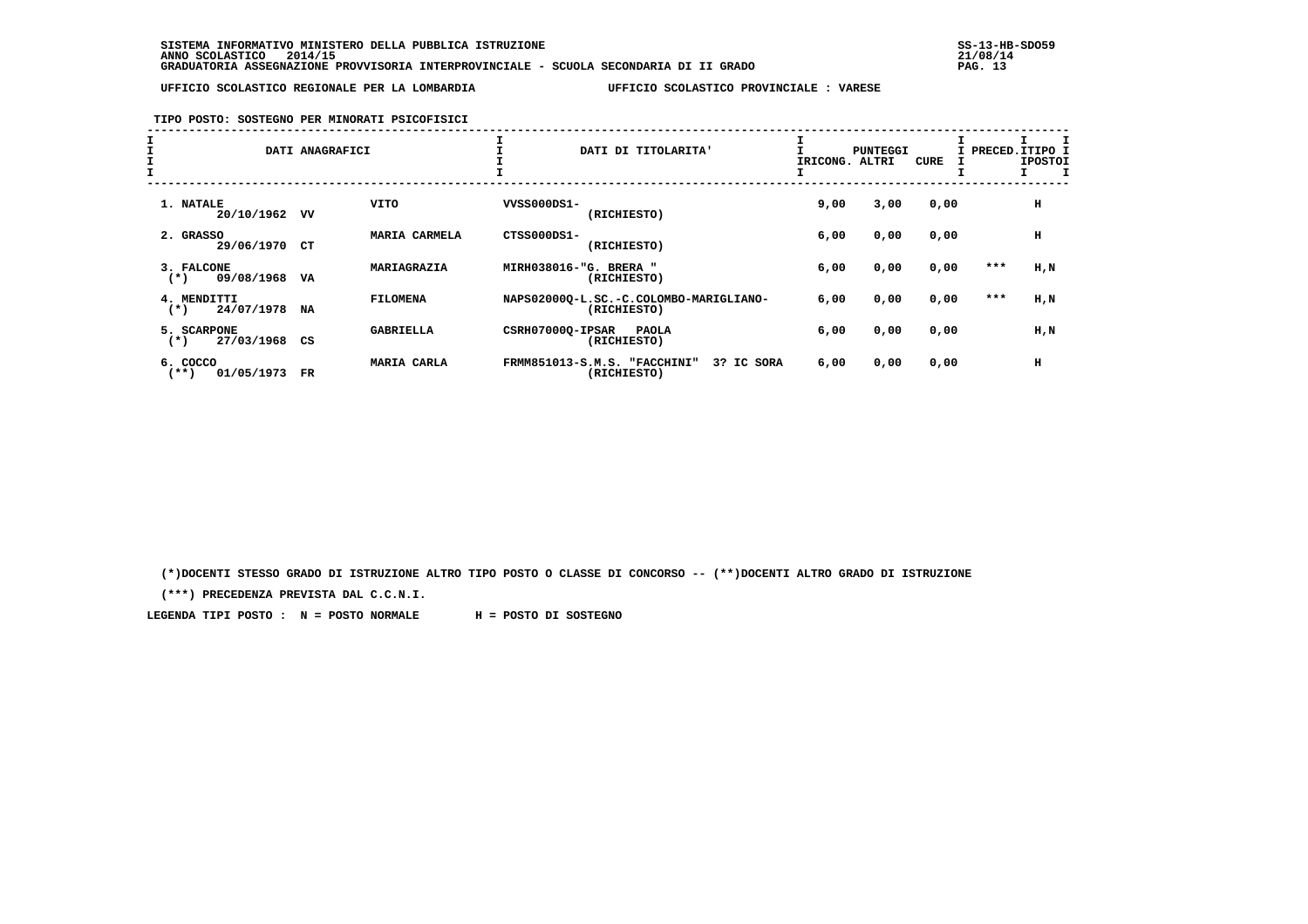**TIPO POSTO: SOSTEGNO PER MINORATI DELL 'UDITO**

| ᅩ |                                       | DATI ANAGRAFICI | ᅩ                |                        | DATI DI TITOLARITA'                                       | IRICONG. ALTRI | PUNTEGGI | <b>CURE</b> |     | I PRECED.ITIPO I<br><b>IPOSTOI</b> |
|---|---------------------------------------|-----------------|------------------|------------------------|-----------------------------------------------------------|----------------|----------|-------------|-----|------------------------------------|
|   | 1. NATALE<br>20/10/1962               | vv              | VITO             | VVSS000DS1-            | (RICHIESTO)                                               | 9,00           | 3,00     | 0,00        |     | н                                  |
|   | 2. FALCONE<br>09/08/1968<br>$(*)$     | VA              | MARIAGRAZIA      | MIRH038016-"G. BRERA " | (RICHIESTO)                                               | 6,00           | 0,00     | 0,00        | *** | H,N                                |
|   | 3. MENDITTI<br>24/07/1978<br>$(*)$    | NA              | <b>FILOMENA</b>  |                        | NAPS02000Q-L.SC.-C.COLOMBO-MARIGLIANO-<br>(RICHIESTO)     | 6,00           | 0,00     | 0,00        | *** | H,N                                |
|   | 4. SCARPONE<br>27/03/1968<br>$^{(*)}$ | CS              | <b>GABRIELLA</b> | CSRH07000Q-IPSAR       | <b>PAOLA</b><br>(RICHIESTO)                               | 6,00           | 0,00     | 0,00        |     | H,N                                |
|   | 5. COCCO<br>$***$ )<br>01/05/1973     | $_{\rm FR}$     | MARIA CARLA      |                        | FRMM851013-S.M.S. "FACCHINI"<br>3? IC SORA<br>(RICHIESTO) | 6,00           | 0,00     | 0,00        |     | н                                  |

 **(\*)DOCENTI STESSO GRADO DI ISTRUZIONE ALTRO TIPO POSTO O CLASSE DI CONCORSO -- (\*\*)DOCENTI ALTRO GRADO DI ISTRUZIONE**

 **(\*\*\*) PRECEDENZA PREVISTA DAL C.C.N.I.**